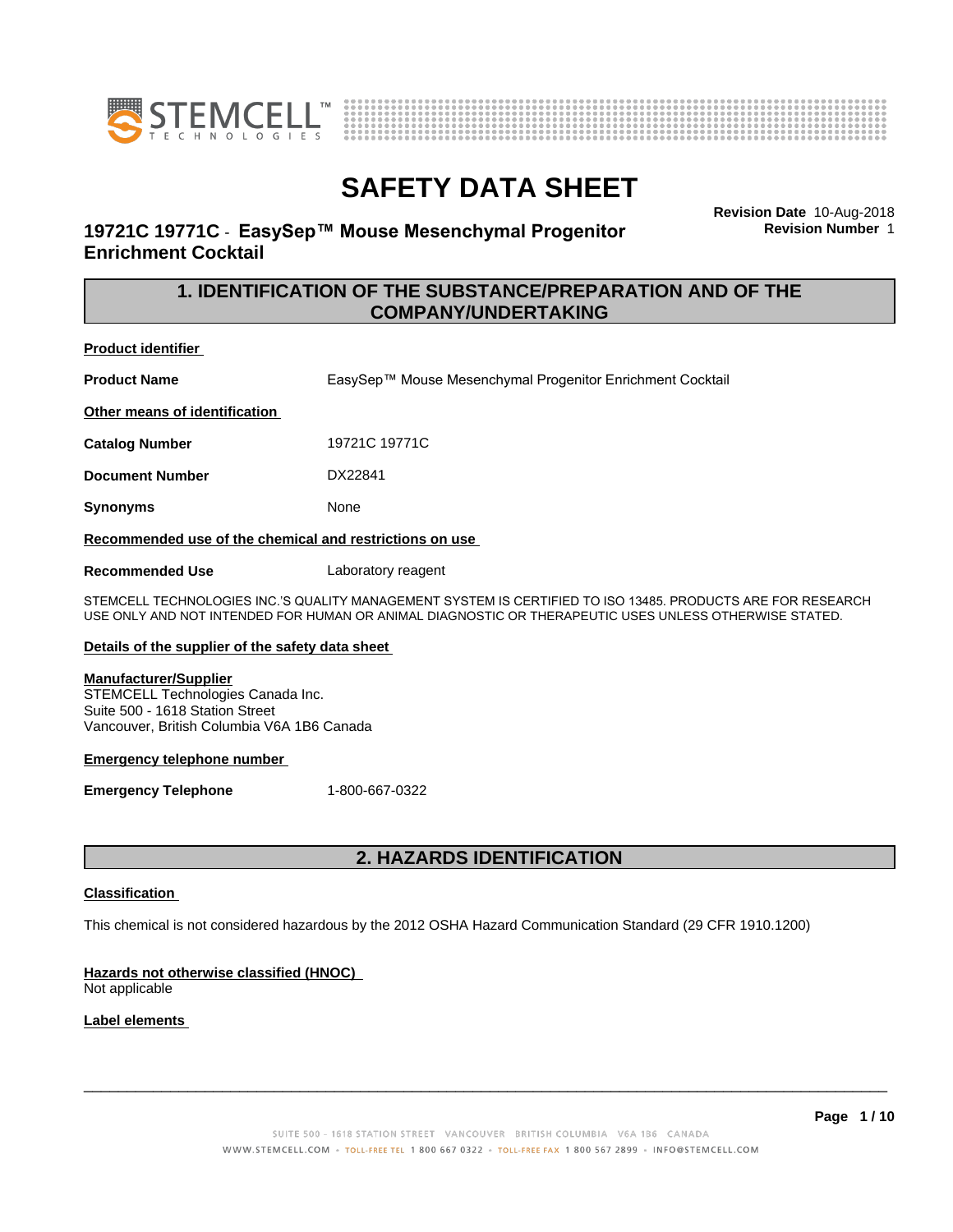



# \_\_\_\_\_\_\_\_\_\_\_\_\_\_\_\_\_\_\_\_\_\_\_\_\_\_\_\_\_\_\_\_\_\_\_\_\_\_\_\_\_\_\_\_\_\_\_\_\_\_\_\_\_\_\_\_\_\_\_\_\_\_\_\_\_\_\_\_\_\_\_\_\_\_\_\_\_\_\_\_\_\_\_\_\_\_\_\_\_\_\_\_\_ **Revision Date** 10-Aug-2018 **19721C 19771C - EasySep™ Mouse Mesenchymal Progenitor Frame Revision Number 1 Enrichment Cocktail**

**Revision Number** 1



**Other Information**

Not applicable

**Unknown acute toxicity** 0 % of the mixture consists of ingredient(s) of unknown toxicity

0 % of the mixture consists of ingredient(s) of unknown acute oral toxicity

0 % of the mixture consists of ingredient(s) of unknown acute dermal toxicity

0 % of the mixture consists of ingredient(s) of unknown acute inhalation toxicity (gas)

0 % of the mixture consists of ingredient(s) of unknown acute inhalation toxicity (vapor)

0 % of the mixture consists of ingredient(s) of unknown acute inhalation toxicity (dust/mist)

# **3. COMPOSITION/INFORMATION ON INGREDIENTS**

## **Substance**

Not applicable.

**Mixture**

Not a hazardous substance or mixture according to the Globally Harmonized System (GHS)

\*The exact percentage (concentration) of composition has been withheld as a trade secret.

# **4. FIRST AID MEASURES**

## **Description of first aid measures**

**Inhalation** Remove to fresh air.

**Eye contact Rinse thoroughly with plenty of water for at least 15 minutes, lifting lower and upper eyelids.** Consult a physician.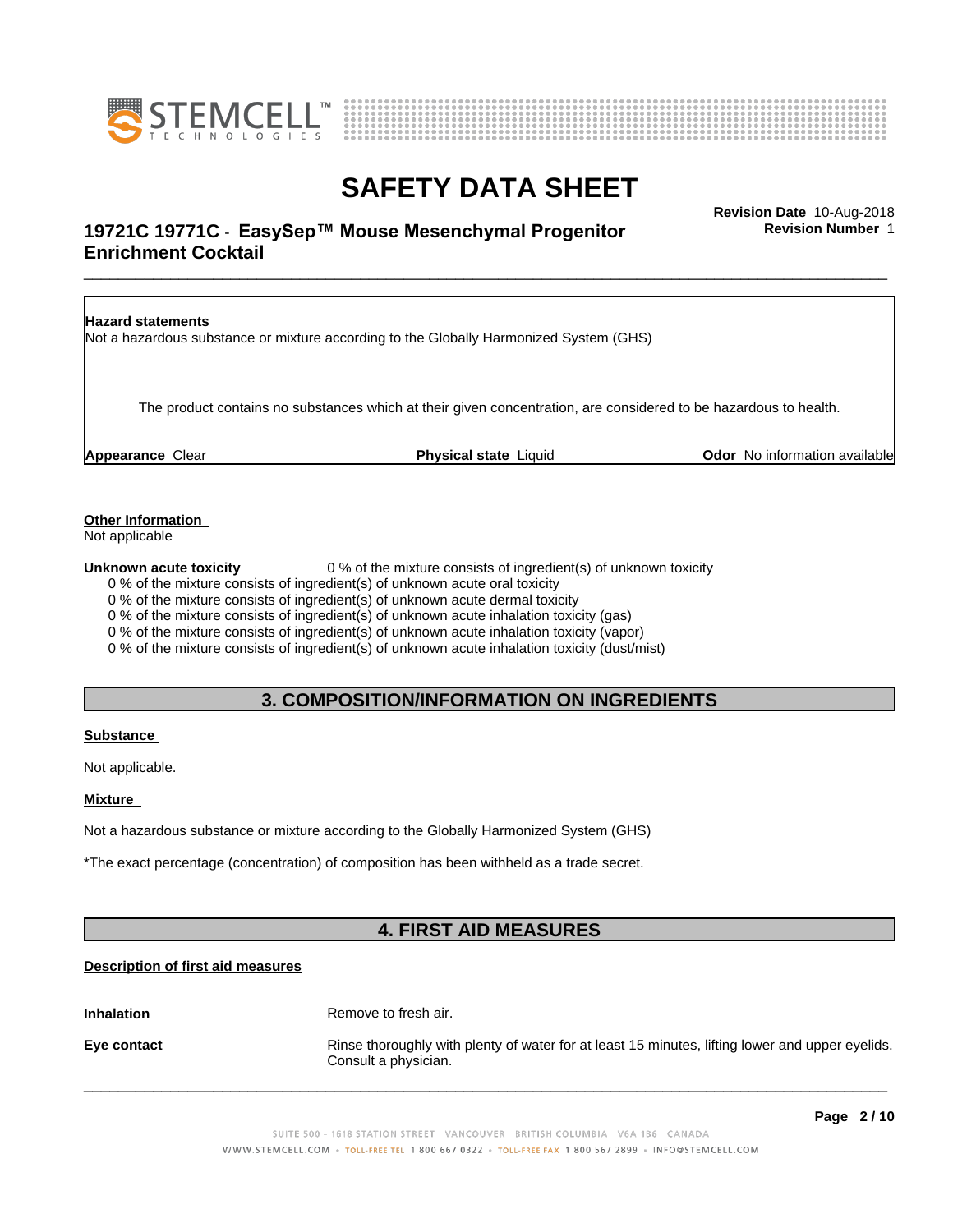



# \_\_\_\_\_\_\_\_\_\_\_\_\_\_\_\_\_\_\_\_\_\_\_\_\_\_\_\_\_\_\_\_\_\_\_\_\_\_\_\_\_\_\_\_\_\_\_\_\_\_\_\_\_\_\_\_\_\_\_\_\_\_\_\_\_\_\_\_\_\_\_\_\_\_\_\_\_\_\_\_\_\_\_\_\_\_\_\_\_\_\_\_\_ **Revision Date** 10-Aug-2018 **19721C 19771C - EasySep™ Mouse Mesenchymal Progenitor Frame Revision Number 1 Enrichment Cocktail**

**Skin contact** Wash skin with soap and water. **Ingestion Clean mouth with water and drink afterwards plenty of water. Most important symptoms and effects, both acute and delayed Symptoms** No information available. **Indication of any immediate medical attention and special treatment needed Note to physicians** Treat symptomatically. **5. FIRE-FIGHTING MEASURES Suitable Extinguishing Media** Use extinguishing measures that are appropriate to local circumstances and the surrounding environment. **Unsuitable extinguishing media** CAUTION: Use of water spray when fighting fire may be inefficient. **Specific hazards arising from the** No information available.

| chemical                                                                                                  |                                                                                                                                       |
|-----------------------------------------------------------------------------------------------------------|---------------------------------------------------------------------------------------------------------------------------------------|
| <b>Explosion data</b><br>Sensitivity to Mechanical Impact None.<br><b>Sensitivity to Static Discharge</b> | None.                                                                                                                                 |
| Special protective equipment for<br>fire-fighters                                                         | Firefighters should wear self-contained breathing apparatus and full firefighting turnout<br>gear. Use personal protection equipment. |

## **6. ACCIDENTAL RELEASE MEASURES**

#### **Personal precautions, protective equipment and emergency procedures**

**Personal precautions** Ensure adequate ventilation.

### **Environmental precautions**

**chemical**

**Environmental precautions** See Section 12 for additional Ecological Information.

#### **Methods and material for containment and cleaning up**

 $\overline{\phantom{a}}$  ,  $\overline{\phantom{a}}$  ,  $\overline{\phantom{a}}$  ,  $\overline{\phantom{a}}$  ,  $\overline{\phantom{a}}$  ,  $\overline{\phantom{a}}$  ,  $\overline{\phantom{a}}$  ,  $\overline{\phantom{a}}$  ,  $\overline{\phantom{a}}$  ,  $\overline{\phantom{a}}$  ,  $\overline{\phantom{a}}$  ,  $\overline{\phantom{a}}$  ,  $\overline{\phantom{a}}$  ,  $\overline{\phantom{a}}$  ,  $\overline{\phantom{a}}$  ,  $\overline{\phantom{a}}$ 

**Revision Number** 1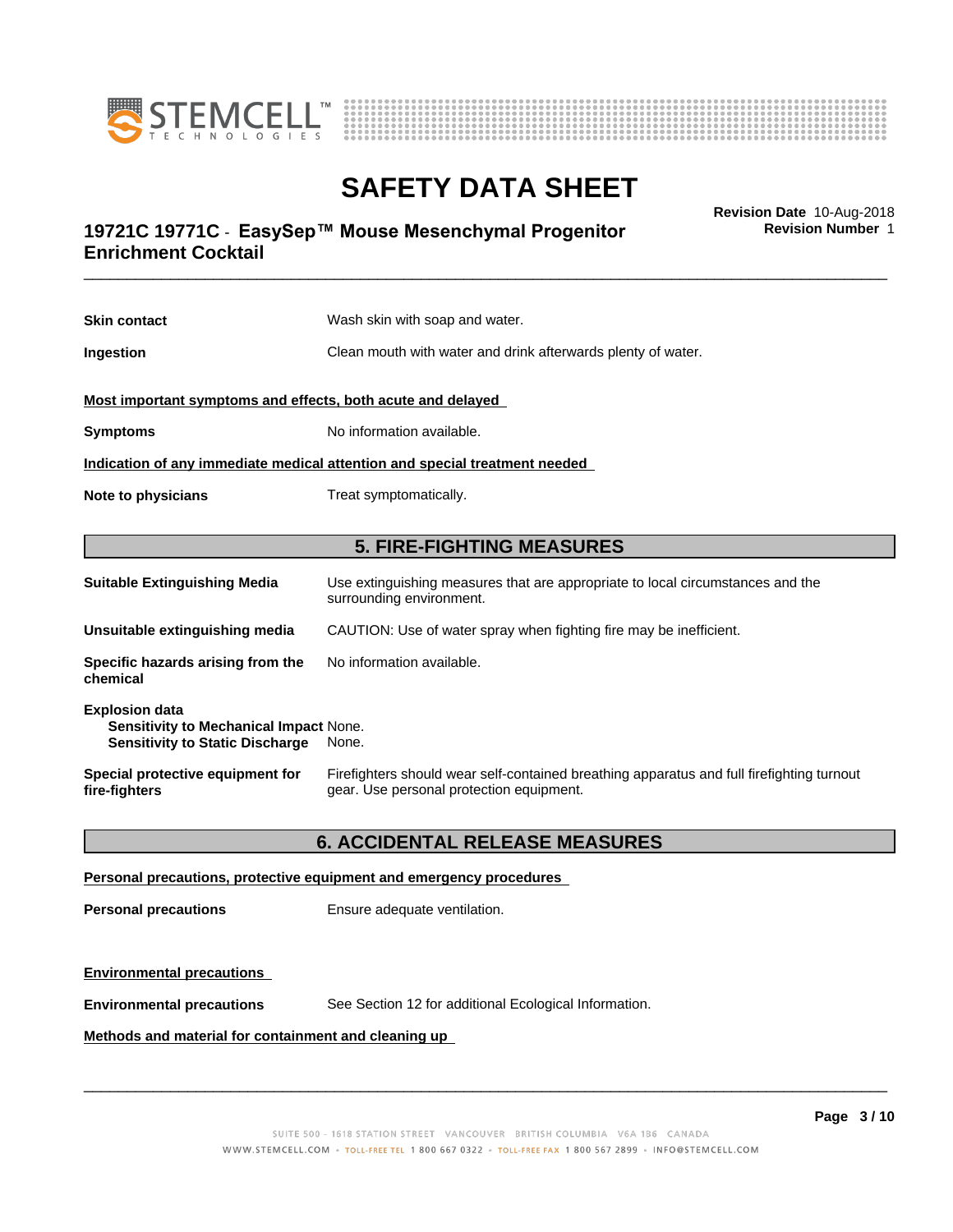



**Revision Number** 1

# \_\_\_\_\_\_\_\_\_\_\_\_\_\_\_\_\_\_\_\_\_\_\_\_\_\_\_\_\_\_\_\_\_\_\_\_\_\_\_\_\_\_\_\_\_\_\_\_\_\_\_\_\_\_\_\_\_\_\_\_\_\_\_\_\_\_\_\_\_\_\_\_\_\_\_\_\_\_\_\_\_\_\_\_\_\_\_\_\_\_\_\_\_ **Revision Date** 10-Aug-2018 **19721C 19771C - EasySep™ Mouse Mesenchymal Progenitor Frame Revision Number 1 Enrichment Cocktail**

| <b>Methods for containment</b>         | Prevent further leakage or spillage if safe to do so.                                |
|----------------------------------------|--------------------------------------------------------------------------------------|
| Methods for cleaning up                | Pick up and transfer to properly labeled containers.                                 |
| <b>Prevention of secondary hazards</b> | Clean contaminated objects and areas thoroughly observing environmental regulations. |

## **7. HANDLING AND STORAGE**

### **Precautions for safe handling**

**Advice on safe handling** Handle in accordance with good industrial hygiene and safety practice.

## **Conditions for safe storage, including any incompatibilities**

**Storage Conditions** Keep containers tightly closed in a dry, cool and well-ventilated place.

## **8. EXPOSURE CONTROLS/PERSONAL PROTECTION**

# **Control parameters Exposure Limits** This product, as supplied, does not contain any hazardous materials with occupational exposure limits established by the region specific regulatory bodies. **Appropriate engineering controls Engineering controls** Showers Eyewash stations Ventilation systems. **Individual protection measures, such as personal protective equipment Eye/face protection** No special protective equipment required. **Skin and body protection** No special protective equipment required. **Respiratory protection** No protective equipment is needed under normal use conditions. If exposure limits are exceeded or irritation is experienced, ventilation and evacuation may be required.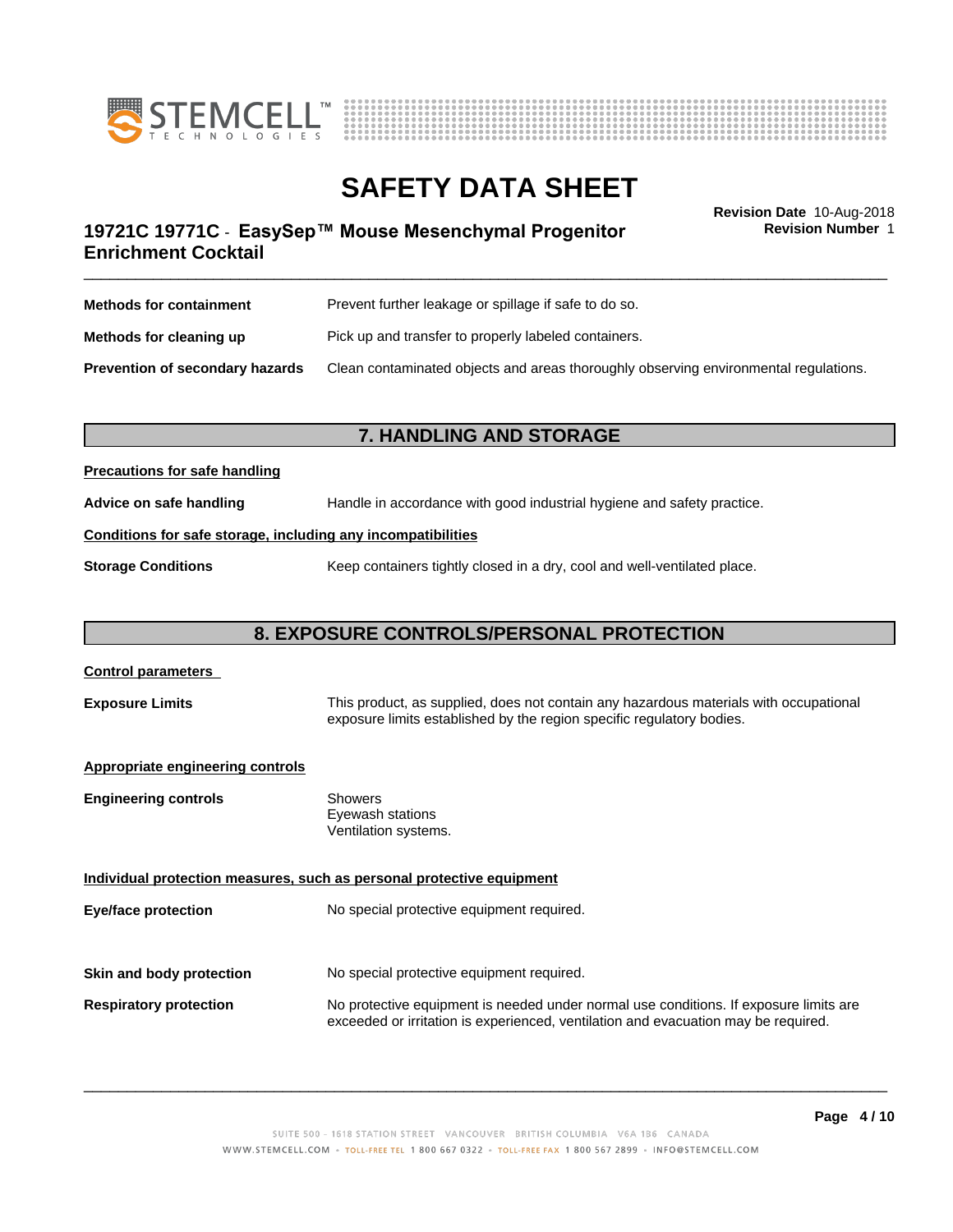



# \_\_\_\_\_\_\_\_\_\_\_\_\_\_\_\_\_\_\_\_\_\_\_\_\_\_\_\_\_\_\_\_\_\_\_\_\_\_\_\_\_\_\_\_\_\_\_\_\_\_\_\_\_\_\_\_\_\_\_\_\_\_\_\_\_\_\_\_\_\_\_\_\_\_\_\_\_\_\_\_\_\_\_\_\_\_\_\_\_\_\_\_\_ **Revision Date** 10-Aug-2018 **19721C 19771C - EasySep™ Mouse Mesenchymal Progenitor Frame Revision Number 1 Enrichment Cocktail**

**General hygiene considerations** Handle in accordance with good industrial hygiene and safety practice.

# **9. PHYSICAL AND CHEMICAL PROPERTIES**

## **Information on basic physical and chemical properties**

**Physical state** Liquid **Appearance** Clear<br> **Color** No inf

**Explosive properties**<br> **Oxidizing properties**<br>
No information available **Oxidizing properties Property Remarks •Method Property Remarks •Method pH** No data available None known<br> **Melting point / freezing point** No data available None known **Melting point / freezing point** No data available None known<br> **Boiling point / boiling range** No data available None known **Boiling point / boiling range Flash point No data available None known Evaporation rate** *rate* No data available **None known Flammability (solid, gas)** No data available None known **Flammability Limit in Air None known None known None known Upper flammability limit:** No data available **Lower flammability limit:** No data available **Vapor pressure No data available None known Vapor density No data available and the None known**<br> **Relative density No data available None known**<br>
No data available **Relative density No data available and the Shown None known**<br> **Water solubility No data available None known None known Water solubility Solubility in other solvents** No data available **None known**<br> **Partition coefficient** No data available **None known**<br>
None known **Partition coefficient**<br> **Autoignition temperature**<br>
No data available **Autoignition temperature No data available None known**<br> **Decomposition temperature** No data available **None known**<br>
None known **Decomposition temperature** No data available<br> **Kinematic viscosity** No data available **Kinematic viscosity No data available None known**<br> **Notata available None known**<br>
Notata available **None known Dynamic viscosity No data available None known** 

**Other Information VOC** Content (%)

**No information available Odor** No information available **Odor threshold** No information available

**Softening point** No information available **Molecular weight** No information available **Molecular formula No information available**<br>**VOC Content (%)** No information available **Liquid Density** No information available **Bulk density** No information available

# **10. STABILITY AND REACTIVITY**

**Reactivity No information available.** 

 $\overline{\phantom{a}}$  ,  $\overline{\phantom{a}}$  ,  $\overline{\phantom{a}}$  ,  $\overline{\phantom{a}}$  ,  $\overline{\phantom{a}}$  ,  $\overline{\phantom{a}}$  ,  $\overline{\phantom{a}}$  ,  $\overline{\phantom{a}}$  ,  $\overline{\phantom{a}}$  ,  $\overline{\phantom{a}}$  ,  $\overline{\phantom{a}}$  ,  $\overline{\phantom{a}}$  ,  $\overline{\phantom{a}}$  ,  $\overline{\phantom{a}}$  ,  $\overline{\phantom{a}}$  ,  $\overline{\phantom{a}}$ 

**Revision Number** 1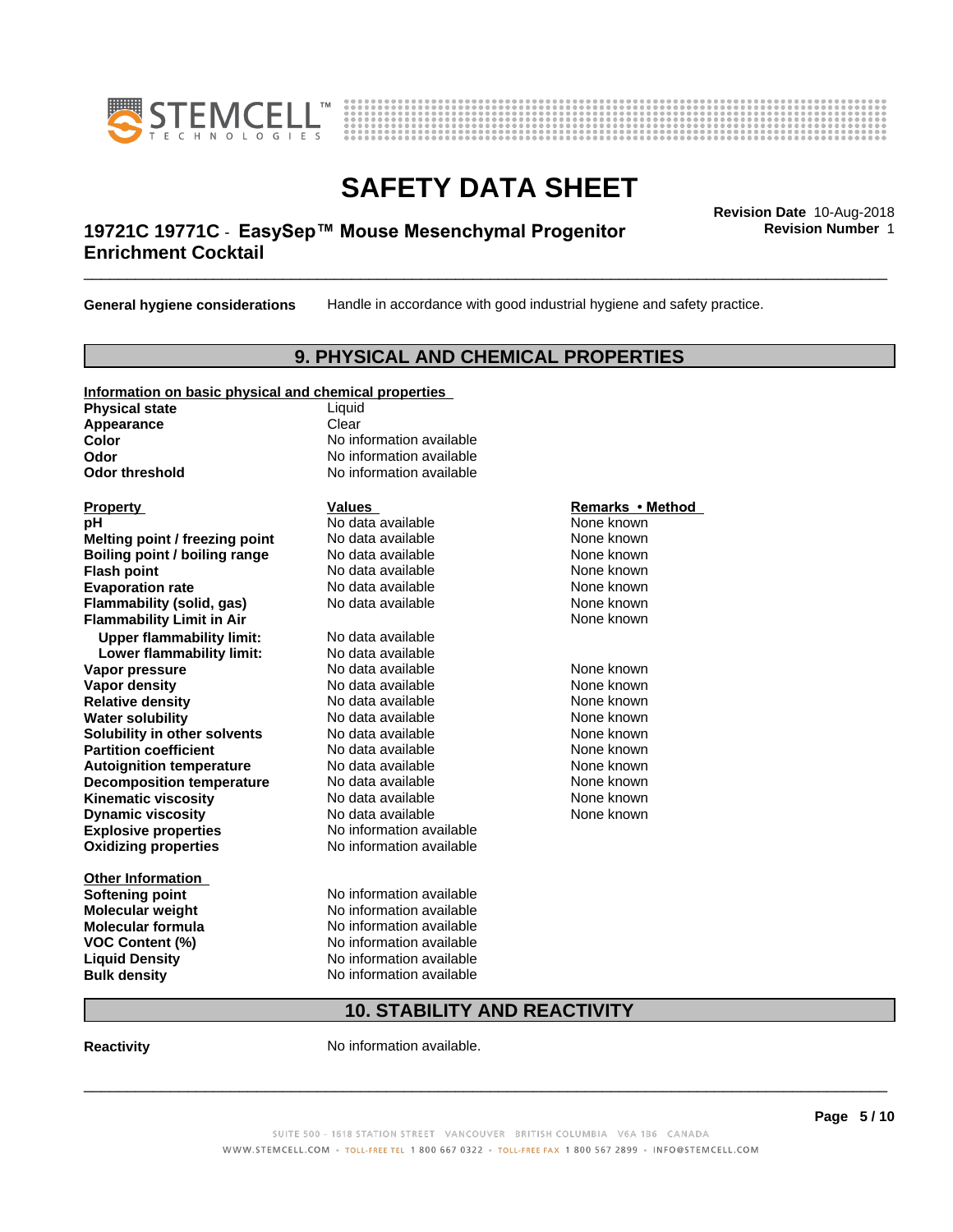



# \_\_\_\_\_\_\_\_\_\_\_\_\_\_\_\_\_\_\_\_\_\_\_\_\_\_\_\_\_\_\_\_\_\_\_\_\_\_\_\_\_\_\_\_\_\_\_\_\_\_\_\_\_\_\_\_\_\_\_\_\_\_\_\_\_\_\_\_\_\_\_\_\_\_\_\_\_\_\_\_\_\_\_\_\_\_\_\_\_\_\_\_\_ **Revision Date** 10-Aug-2018 **19721C 19771C - EasySep™ Mouse Mesenchymal Progenitor Frame Revision Number 1 Enrichment Cocktail**

**Revision Number** 1

| <b>Chemical stability</b>                                               | Stable under normal conditions.                                            |
|-------------------------------------------------------------------------|----------------------------------------------------------------------------|
| <b>Possibility of hazardous reactions</b> None under normal processing. |                                                                            |
| <b>Conditions to avoid</b>                                              | None known based on information supplied.                                  |
| Incompatible materials                                                  | None known based on information supplied.                                  |
|                                                                         | Hazardous decomposition products None known based on information supplied. |

# **11. TOXICOLOGICAL INFORMATION**

### **Information on likely routes of exposure**

#### **Product Information**

| <b>Inhalation</b>   | Specific test data for the substance or mixture is not available.            |
|---------------------|------------------------------------------------------------------------------|
| Eye contact         | Specific test data for the substance or mixture is not available.            |
| <b>Skin contact</b> | Specific test data for the substance or mixture is not available.            |
| Ingestion           | Specific test data for the substance or mixture is not available.            |
|                     | Symptoms related to the physical, chemical and toxicological characteristics |
|                     |                                                                              |

**Symptoms** No information available.

#### **Numerical measures of toxicity**

#### **Acute toxicity**

**Unknown acute toxicity** 0 % of the mixture consists of ingredient(s) of unknown toxicity

0 % of the mixture consists of ingredient(s) of unknown acute oral toxicity

 $0$  % of the mixture consists of ingredient(s) of unknown acute dermal toxicity

0 % of the mixture consists of ingredient(s) of unknown acute inhalation toxicity (gas)

0 % of the mixture consists of ingredient(s) of unknown acute inhalation toxicity (vapor)

0 % of the mixture consists of ingredient(s) of unknown acute inhalation toxicity (dust/mist)

| Delayed and immediate effects as well as chronic effects from short and long-term exposure |  |
|--------------------------------------------------------------------------------------------|--|
|                                                                                            |  |

| <b>Skin corrosion/irritation</b> | No information available. |
|----------------------------------|---------------------------|
|                                  |                           |

**Serious eye damage/eye irritation** No information available.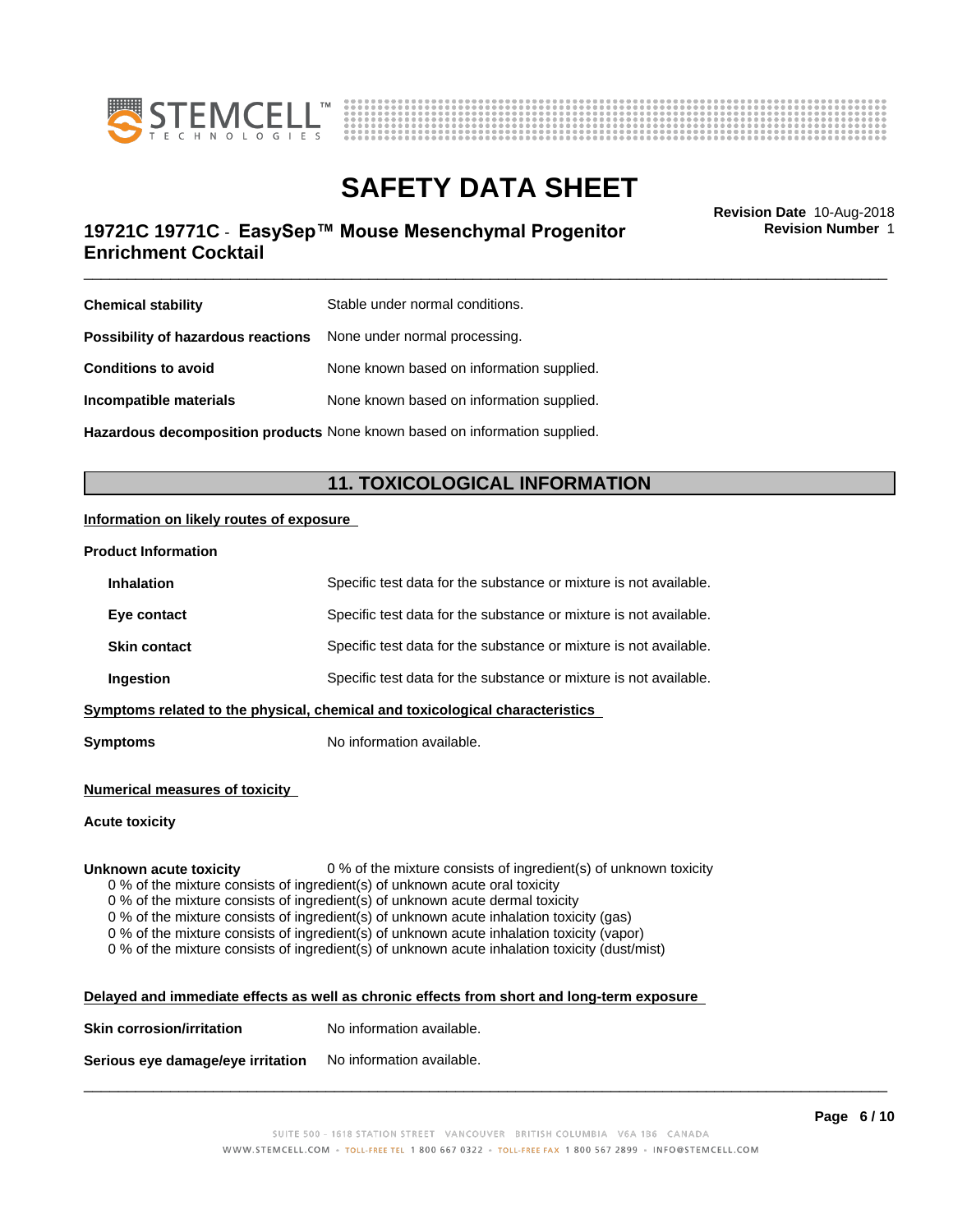



# \_\_\_\_\_\_\_\_\_\_\_\_\_\_\_\_\_\_\_\_\_\_\_\_\_\_\_\_\_\_\_\_\_\_\_\_\_\_\_\_\_\_\_\_\_\_\_\_\_\_\_\_\_\_\_\_\_\_\_\_\_\_\_\_\_\_\_\_\_\_\_\_\_\_\_\_\_\_\_\_\_\_\_\_\_\_\_\_\_\_\_\_\_ **Revision Date** 10-Aug-2018 **19721C 19771C - EasySep™ Mouse Mesenchymal Progenitor Frame Revision Number 1 Enrichment Cocktail**

**Respiratory or skin sensitization** No information available. **Germ cell mutagenicity** No information available. **Carcinogenicity** No information available. **Reproductive toxicity** No information available. **STOT** - **single exposure** No information available. **STOT** - **repeated exposure** No information available. **Aspiration hazard** No information available.

# **12. ECOLOGICAL INFORMATION**

| <b>Ecotoxicity</b>            | ٠                                  |
|-------------------------------|------------------------------------|
| Persistence and degradability | No information available.          |
| <b>Bioaccumulation</b>        | There is no data for this product. |
| Other adverse effects         | No information available.          |

## **13. DISPOSAL CONSIDERATIONS**

| Waste treatment methods                |                                                                                                                    |
|----------------------------------------|--------------------------------------------------------------------------------------------------------------------|
| Waste from residues/unused<br>products | Dispose of in accordance with local regulations. Dispose of waste in accordance with<br>environmental legislation. |
| Contaminated packaging                 | Do not reuse empty containers.                                                                                     |
| <b>US EPA Waste Number</b>             | P <sub>105</sub>                                                                                                   |

# **14. TRANSPORT INFORMATION**

 $\overline{\phantom{a}}$  ,  $\overline{\phantom{a}}$  ,  $\overline{\phantom{a}}$  ,  $\overline{\phantom{a}}$  ,  $\overline{\phantom{a}}$  ,  $\overline{\phantom{a}}$  ,  $\overline{\phantom{a}}$  ,  $\overline{\phantom{a}}$  ,  $\overline{\phantom{a}}$  ,  $\overline{\phantom{a}}$  ,  $\overline{\phantom{a}}$  ,  $\overline{\phantom{a}}$  ,  $\overline{\phantom{a}}$  ,  $\overline{\phantom{a}}$  ,  $\overline{\phantom{a}}$  ,  $\overline{\phantom{a}}$ 

**Revision Number** 1

**Page 7 / 10**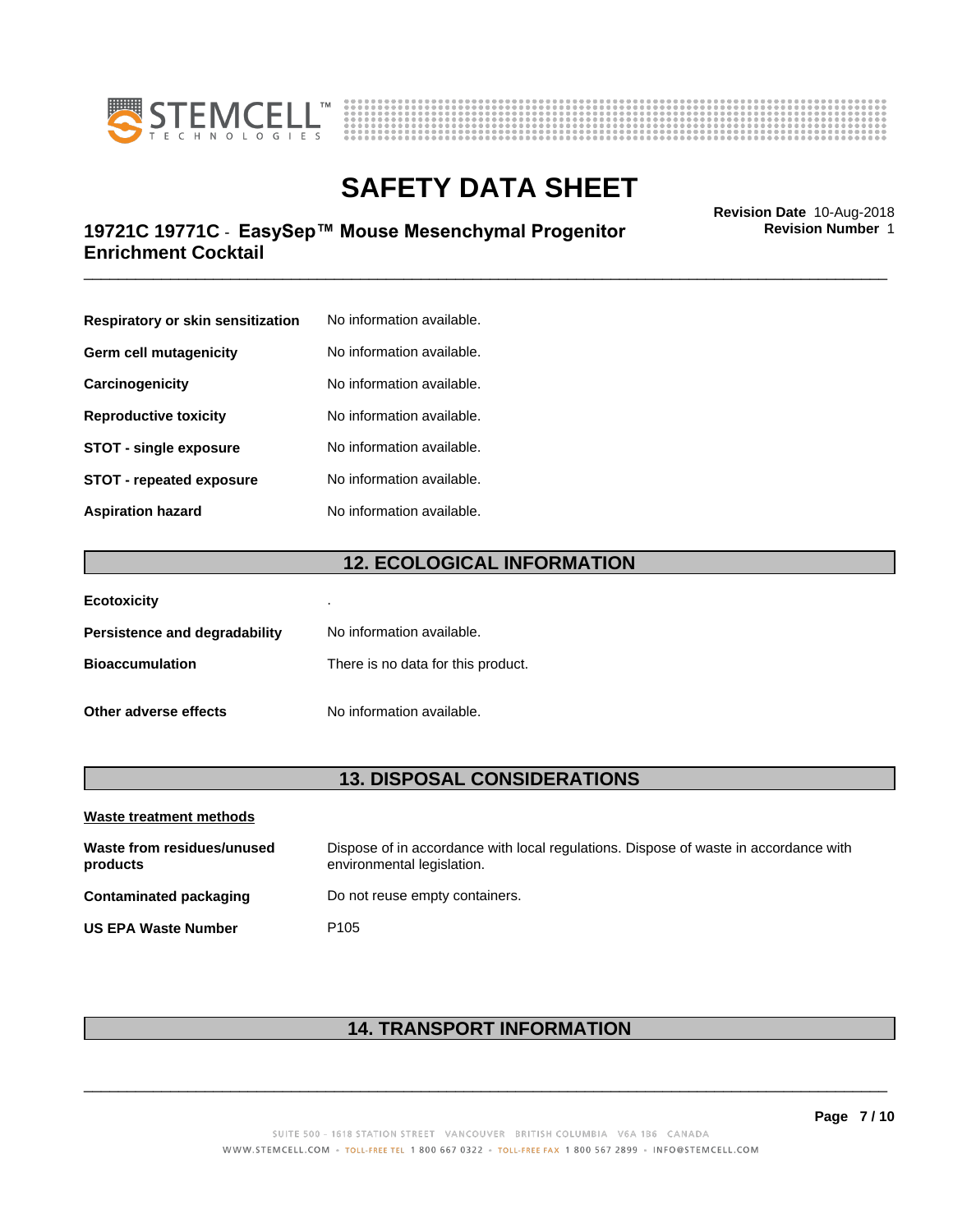



# \_\_\_\_\_\_\_\_\_\_\_\_\_\_\_\_\_\_\_\_\_\_\_\_\_\_\_\_\_\_\_\_\_\_\_\_\_\_\_\_\_\_\_\_\_\_\_\_\_\_\_\_\_\_\_\_\_\_\_\_\_\_\_\_\_\_\_\_\_\_\_\_\_\_\_\_\_\_\_\_\_\_\_\_\_\_\_\_\_\_\_\_\_ **Revision Date** 10-Aug-2018 **19721C 19771C - EasySep™ Mouse Mesenchymal Progenitor Frame Revision Number 1 Enrichment Cocktail**

| <b>DOT</b>  | Not regulated |
|-------------|---------------|
| <b>TDG</b>  | Not regulated |
| <b>MEX</b>  | Not regulated |
| ICAO (air)  | Not regulated |
| <b>IATA</b> | Not regulated |
| <b>IMDG</b> | Not regulated |
| <b>RID</b>  | Not regulated |
| <b>ADR</b>  | Not regulated |
| <b>ADN</b>  | Not regulated |
|             |               |



| <b>International Inventories</b> |                 |
|----------------------------------|-----------------|
| <b>TSCA</b>                      | Complies        |
| <b>DSL/NDSL</b>                  | Complies        |
| <b>EINECS/ELINCS</b>             | Complies        |
| <b>ENCS</b>                      | Does not comply |
| <b>IECSC</b>                     | Complies        |
| <b>KECL</b>                      | Complies        |
| <b>PICCS</b>                     | Complies        |
| <b>AICS</b>                      | Complies        |

 **Legend:**

 **TSCA** - United States Toxic Substances Control Act Section 8(b) Inventory

 **DSL/NDSL** - Canadian Domestic Substances List/Non-Domestic Substances List

 **EINECS/ELINCS** - European Inventory of Existing Chemical Substances/European List of Notified Chemical Substances

 **ENCS** - Japan Existing and New Chemical Substances

 **IECSC** - China Inventory of Existing Chemical Substances

 **KECL** - Korean Existing and Evaluated Chemical Substances

 **PICCS** - Philippines Inventory of Chemicals and Chemical Substances

 **AICS** - Australian Inventory of Chemical Substances

### **US Federal Regulations**

### **SARA 313**

Section 313 of Title III of the Superfund Amendments and Reauthorization Act of 1986 (SARA). This product does not contain any chemicals which are subject to the reporting requirements of the Act and Title 40 of the Code of Federal Regulations, Part 372.

## **SARA 311/312 Hazard Categories**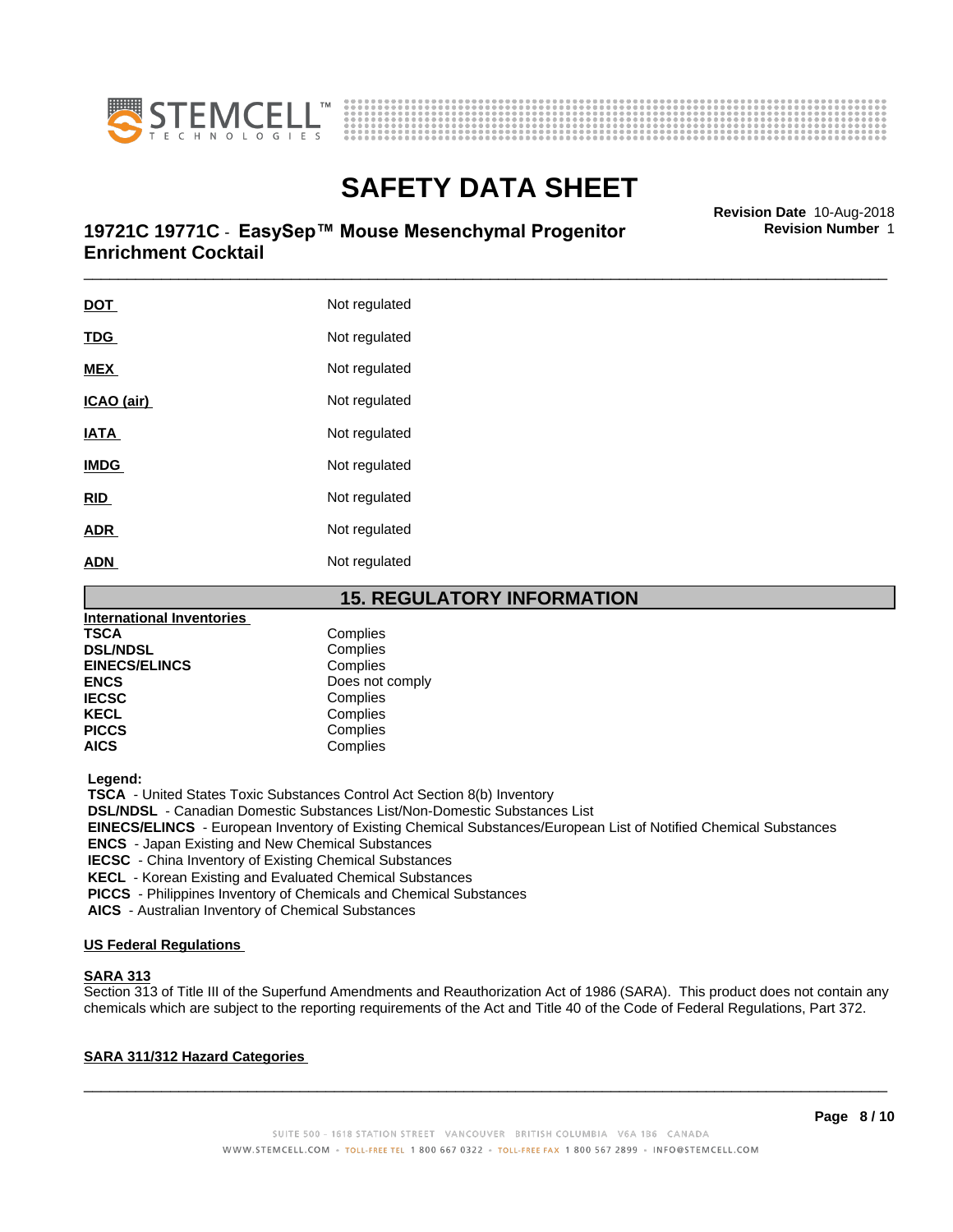



\_\_\_\_\_\_\_\_\_\_\_\_\_\_\_\_\_\_\_\_\_\_\_\_\_\_\_\_\_\_\_\_\_\_\_\_\_\_\_\_\_\_\_\_\_\_\_\_\_\_\_\_\_\_\_\_\_\_\_\_\_\_\_\_\_\_\_\_\_\_\_\_\_\_\_\_\_\_\_\_\_\_\_\_\_\_\_\_\_\_\_\_\_ **Revision Date** 10-Aug-2018 **19721C 19771C - EasySep™ Mouse Mesenchymal Progenitor Frame Revision Number 1 Enrichment Cocktail**

**Revision Number** 1

| Acute health hazard               | No. |  |
|-----------------------------------|-----|--|
| Chronic Health Hazard             | No. |  |
| Fire hazard                       | No. |  |
| Sudden release of pressure hazard | No. |  |
| <b>Reactive Hazard</b>            | N٥  |  |

#### **CWA** (Clean Water Act)

This product does not contain any substances regulated as pollutants pursuant to the Clean Water Act (40 CFR 122.21 and 40 CFR 122.42).

#### **CERCLA**

This material, as supplied, does not contain any substances regulated as hazardous substances under the Comprehensive Environmental Response Compensation and Liability Act (CERCLA) (40 CFR 302) or the Superfund Amendments and Reauthorization Act (SARA) (40 CFR 355). There may be specific reporting requirements at the local, regional, or state level pertaining to releases of this material.

#### **US State Regulations**

## **California Proposition 65**

This product does not contain any Proposition 65 chemicals.

### **U.S. State Right-to-Know Regulations**

#### **US State Regulations**

| Chemical name            | New Jersey | Massachusetts | <b>Pennsylvania</b> |
|--------------------------|------------|---------------|---------------------|
| Water                    |            |               |                     |
| 7732-18-5                |            |               |                     |
| Sodium Phosphate Dibasic |            |               |                     |
| 7558-79-4                |            |               |                     |

### **U.S. EPA Label Information**

**EPA Pesticide Registration Number** Not applicable

# **16. OTHER INFORMATION, INCLUDING DATE OF PREPARATION OF THE LAST REVISION**

| Prepared By.                              | Quality Control. STEMCELL Technologies Canada Inc. |
|-------------------------------------------|----------------------------------------------------|
| <b>Revision Date</b>                      | 10-Aug-2018                                        |
| <b>Revision Note</b><br><b>Disclaimer</b> | No information available.                          |